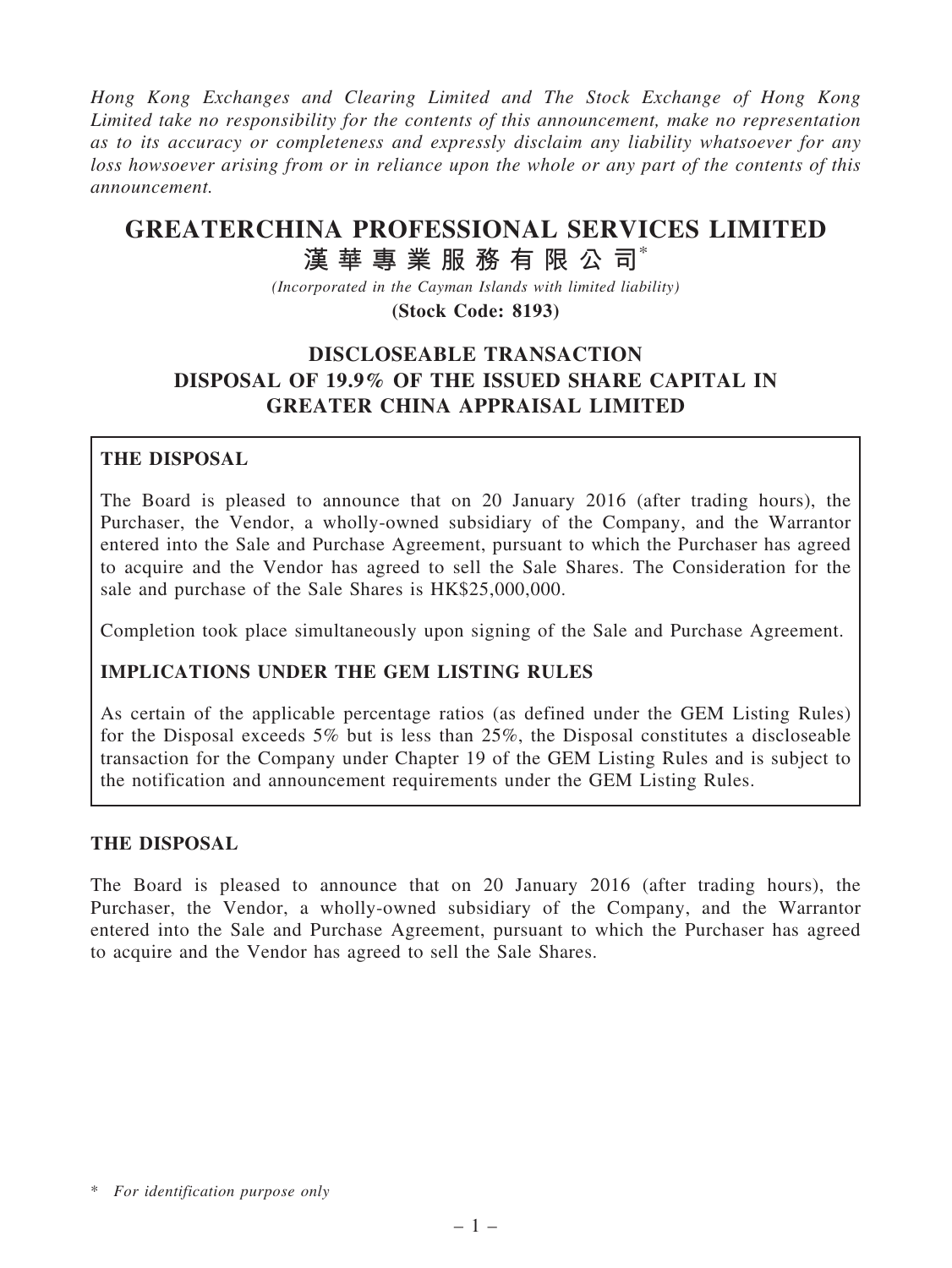The major terms of the Sale and Purchase Agreement are set out below:

# The Sale and Purchase Agreement

Date: 20 January 2016

Parties:

- (1) Purchaser: Charming Global Group Limited, an Independent Third Party;
- (2) Vendor: New Valiant Limited, a wholly-owned subsidiary of the Company; and
- (3) Warrantor: the Company

To the best of the Directors' knowledge, information and belief, having made all reasonable enquiries, the Purchaser is a wholly-owned subsidiary of Roma Group (stock code: 8072), and each of the Purchaser, its ultimate beneficial owners, and their respective associates, is an Independent Third Party.

#### Assets to be disposed of

Pursuant to the Sale and Purchase Agreement, the Purchaser has agreed to acquire and the Vendor has agreed to dispose of the Sale Shares, representing 19.9% of the issued share capital in the Target Company.

#### **Consideration**

The Consideration for the sale and purchase of the Sale Shares is HK\$25,000,000 in cash, which was paid by the Purchaser to the Vendor upon Completion by a cheque drawn against a licensed bank in Hong Kong.

#### Basis of determining the Consideration

The Consideration was determined through arm's length negotiations between the Purchaser and the Vendor and on a commercial basis with reference to (i) the price-to-earnings ratio of some companies whose principal activity is similar to that of the Target Company; and (ii) the historical performance of the Target Company.

In view of the above, the Directors consider that the Sale and Purchase Agreement is on normal commercial terms and the Consideration for the Disposal is fair and reasonable, and the entering into of the Sale and Purchase Agreement is in the interests of the Company and the Shareholders as a whole.

# Completion

Completion took place simultaneously upon signing of the Sale and Purchase Agreement. Upon Completion, the Target Company shall be an indirect non wholly-owned subsidiary of the Company.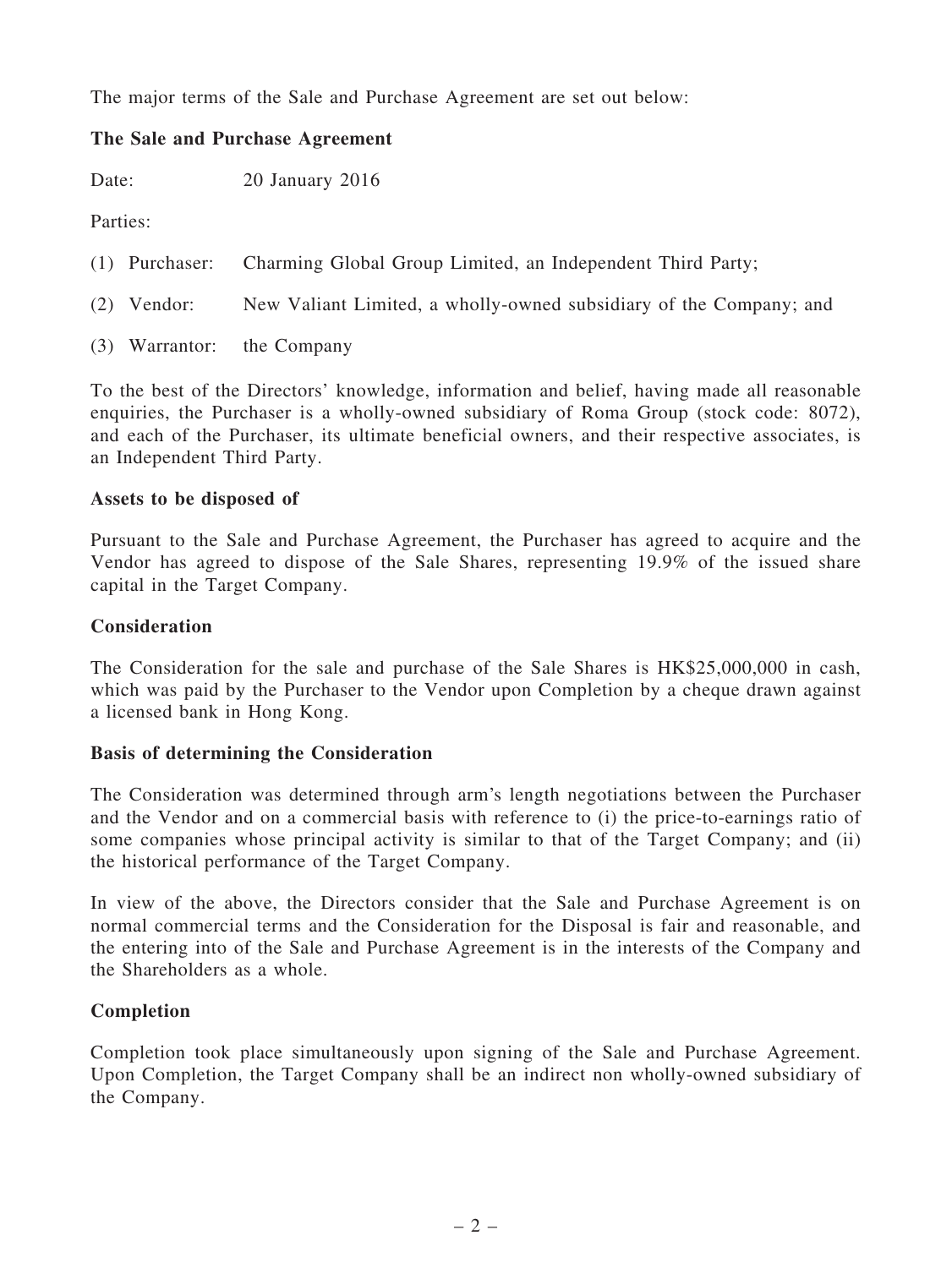#### Purchaser undertakings

Pursuant to the Sale and Purchase Agreement, the Purchaser undertakes that:

- (i) notwithstanding any provision in the articles of associations of the Target Company or the relevant laws in Hong Kong, the Purchaser shall not be entitled to nominate or appoint any director to the board of directors of the Target Company for its being the holder of the Sale Shares; and
- (ii) for so long as the Purchaser remains as the holder of only 19.9% of the issued share capital of the Target Company and the Vendor remains as a shareholder of the Target Company, the Purchaser shall not directly or indirectly interfere the operation and management of the Target Company.

#### Right of First Refusal

Pursuant to the Sale and Purchase Agreement, in the event that the Vendor proposes to sell, dispose of the whole or any part of the remaining 80.1% of the issued share capital in the Target Company, the Purchaser shall have a right of first refusal (the ''Right of First Refusal'') to such shares for so long as it remains as the holder of the Sale Shares.

In the event that Purchaser exercises the Right of First Refusal, the Purchaser and the Vendor shall enter into a formal sale and purchase agreement. If the transaction contemplated under such formal sale and purchase agreement constitutes a notifiable transaction under Chapter 19 of the GEM Listing Rules, the Company will comply with all relevant requirements under the GEM Listing Rules.

#### Non-competition undertaking

Simultaneously upon signing of the Sale and Purchase Agreement, the Covenantors entered into a deed of non-competition, pursuant to which each of the Covenantors irrevocably and unconditionally undertakes to and covenants with the other Covenantors (for itself and for the benefit of the members of their respective groups of companies) that during the period which Roma Group and the Company are indirect shareholders of the Target Company:

- (i) each member of the Roma Group Companies shall not, and shall procure each of its close associates not to, whether on its own account or in conjunction with or on behalf of any person, firm or company and whether directly or indirectly, whether for profit or not, solicit the existing or then existing clients, and employees of the Target Company away from the Group; and
- (ii) each member of the Group shall not, and shall procure each of its close associates not to, whether on its own account or in conjunction with or on behalf of any person, firm or company and whether directly or indirectly, whether for profit or not, solicit the existing or then existing clients, and employees of Roma Appraisals Limited away from the Roma Group Companies.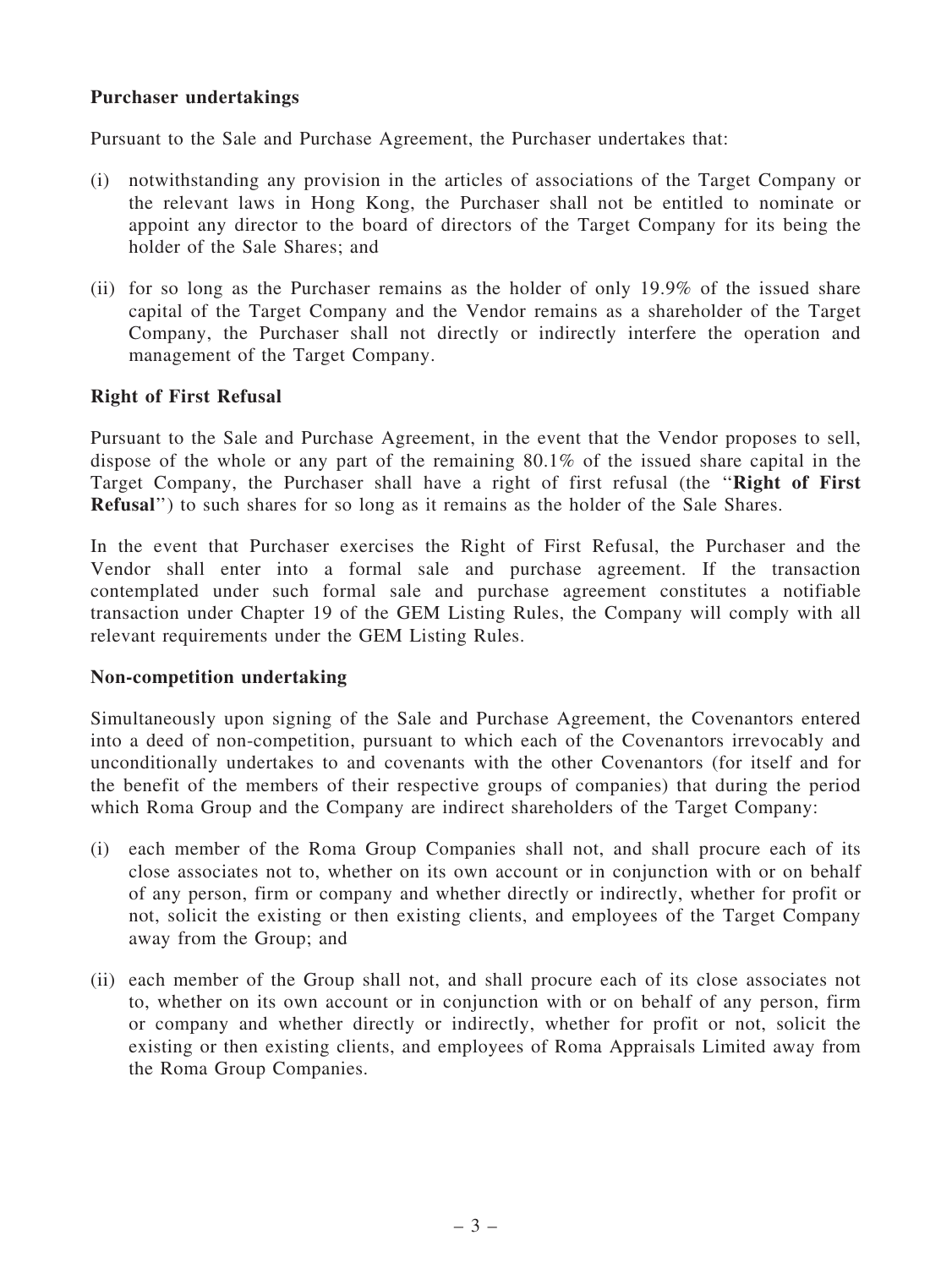Each of the Covenantors further undertakes to and covenants with the other Covenantors that:

- (a) if any member of the Roma Group Companies or the Group (as the case may be) and/or any of its close associates is offered or becomes aware of any project or new business opportunity that relates to the Restricted Business (''New Business Opportunity''), whether directly or indirectly, the New Business Opportunity shall be taken up by the relevant party and/or any of its close associates on a first-come-first-serve basis; and
- (b) should any conflict arose pursuant to sub-clause (a) above, the Covenantors shall conduct further negotiations in good faith to resolve as to whom the New Business Opportunity should be taken up by.

#### INFORMATION ON THE TARGET COMPANY

The Target Company was a company incorporated in Hong Kong with limited liability, and is principally engaged in the provision of assets appraisal services.

Set out below is a summary of the financial information of the Target Company as extracted from its audited financial statements for the two financial years ended 31 March 2014 and 2015 and its unaudited management accounts for the six months ended 30 September 2015:

|                                   |                             |            | For the                  |
|-----------------------------------|-----------------------------|------------|--------------------------|
|                                   | For the                     |            | For the six months ended |
|                                   | year ended                  | year ended | 30 September             |
|                                   | 31 March 2014 31 March 2015 |            | 2015                     |
|                                   | HK\$'000                    | HK\$'000   | HK\$'000                 |
| Revenue                           | 40,461                      | 36,467     | 14,998                   |
| Net profit (loss) before taxation | 8,285                       | 6,212      | (473)                    |
| Net profit (loss) after taxation  | 6,918                       | 5,229      | (473)                    |

The unaudited net assets value of the Target Company as at 30 September 2015 was approximately HK\$18,256,000.

#### INFORMATION OF THE PURCHASER

The Purchaser is a company incorporated in the British Virgin Islands with limited liability and is principally engaged in investment holding. The Purchaser is a wholly-owned subsidiary of Roma Group, a company incorporated in the Cayman Islands with limited liability, the issued shares of which are listed on GEM (stock code: 8072). The Roma Group Companies are principally engaged in the provision of valuation and advisory services and financing services in Hong Kong.

Save for the Disposal and the transactions contemplated thereunder, the Purchaser and its ultimate beneficial owners, are Independent Third Parties.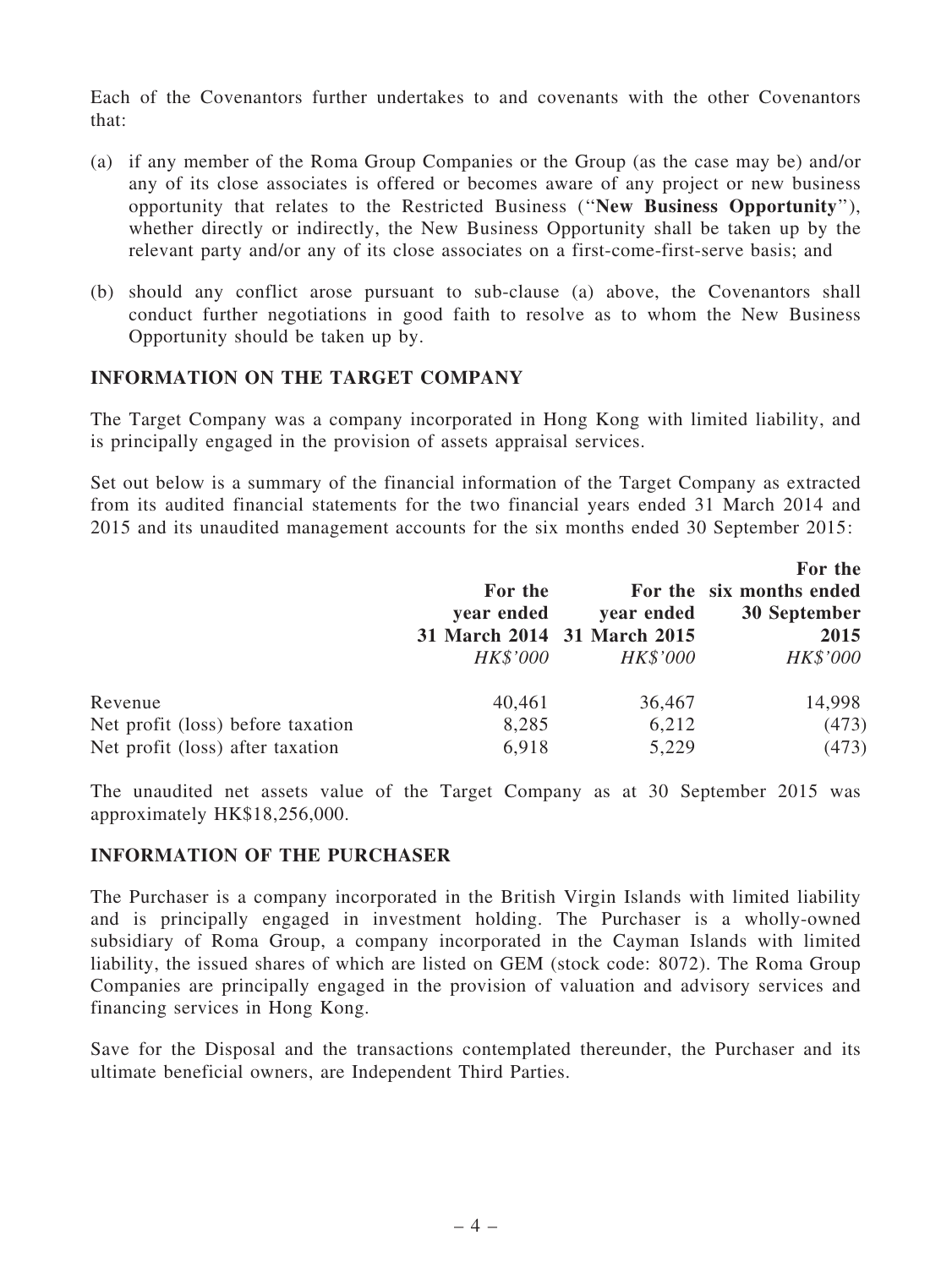# INFORMATION ABOUT THE COMPANY AND THE GROUP

The Company is an investment holding company. The Group is principally engaged in the provision of (i) asset appraisal and asset advisory services; (ii) corporate services and consultancy services; (iii) media advertising services; and (iv) financial services.

### REASONS FOR AND BENEFITS OF THE DISPOSAL

Having considered that (i) the Consideration represents a significant gain over the net assets value of the Target Company attributable to the Sale Shares; (ii) the Group still has full control of the Target Company subsequent to the Disposal in terms of its voting rights and the board of directors; (iii) the introduction of Roma Group, being a listed company on GEM with good reputation in the valuation industry in Hong Kong, as a strategic investor of the Group's asset appraisal business; and (iv) the net proceeds from the Disposal can promote the growth of the financial services business of the Group, which requires capital investment for generating greater return to the Group, the Directors are therefore of the view that the terms of the Disposal are fair and reasonable and is in the interests of the Company and the Shareholders as a whole.

#### FINANCIAL EFFECTS OF THE DISPOSAL AND INTENDED USE OF PROCEEDS

It is estimated that, upon Completion, the Group recorded a gain on disposal of approximately HK\$21,367,000. Such gain is estimated based on the Consideration receivable from the Disposal, i.e. HK\$25,000,000, less approximately HK\$3,633,000, being the unaudited net asset value of the Target Company attributable to the Sale Shares as at 30 September 2015.

The Board intends to apply the net proceeds of approximately HK\$25,000,000 from the Disposal for the development of the financial services business of the Group.

# IMPLICATIONS UNDER THE GEM LISTING RULES

As certain of the applicable percentage ratios (as defined under the GEM Listing Rules) for the Disposal exceeds 5% but is less than 25%, the Disposal constitutes a discloseable transaction for the Company under Chapter 19 of the GEM Listing Rules and is subject to the notification and announcement requirements under the GEM Listing Rules.

# **DEFINITIONS**

In this announcement, the following expressions shall, unless the context requires otherwise, have the following meanings:

| "Board"                  | the board of Directors                                                                                                                                                                    |
|--------------------------|-------------------------------------------------------------------------------------------------------------------------------------------------------------------------------------------|
| "close associate"        | has the meaning ascribed thereto under the GEM Listing<br>Rules, and "close associates" shall be construed accordingly                                                                    |
| "Company" or "Warrantor" | GreaterChina Professional Services Limited, a company<br>incorporated in the Cayman Islands with limited liability,<br>the issued shares of which are listed on GEM (stock code:<br>8193) |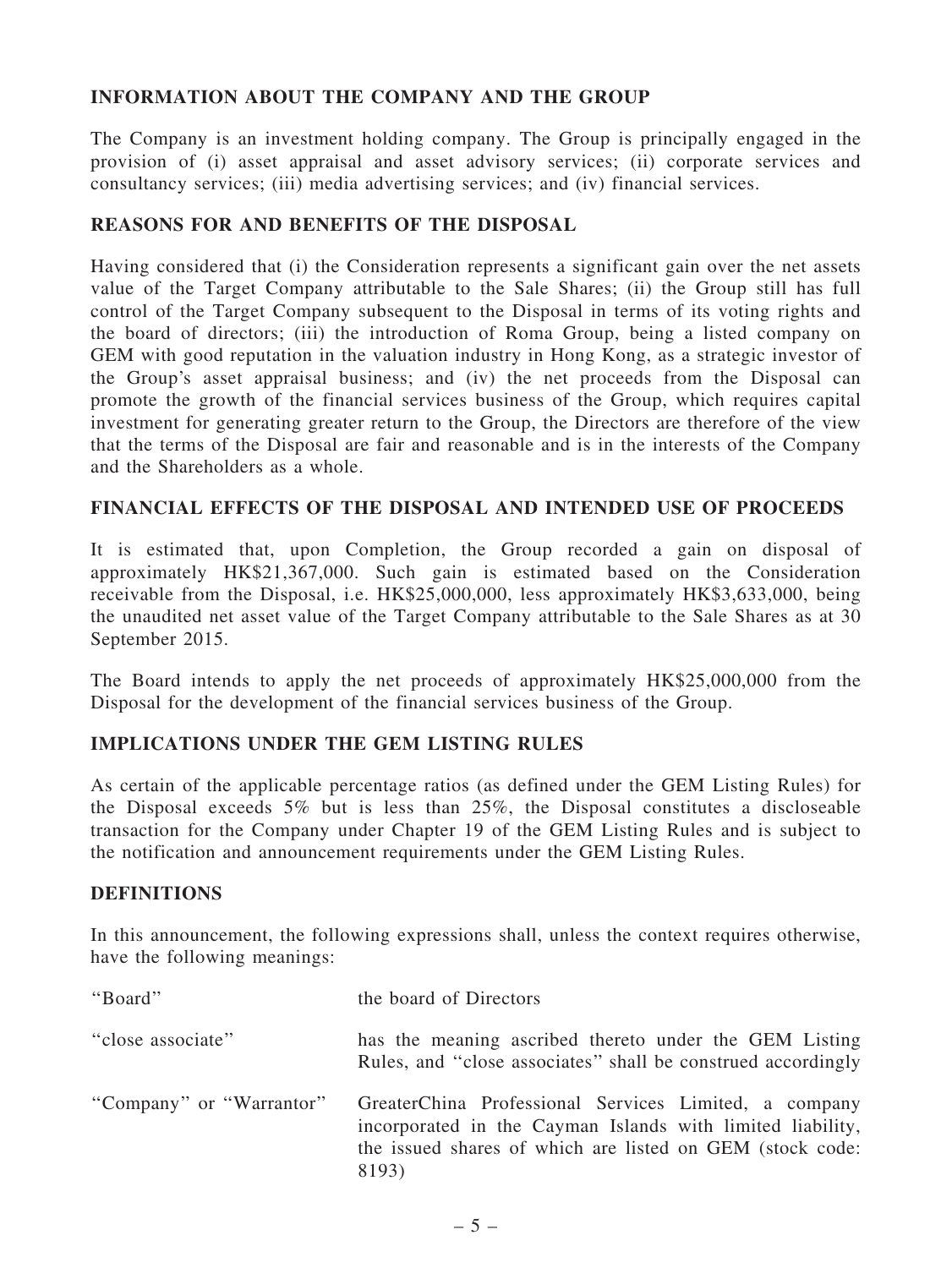| "Completion"                          | completion of the sale and purchase of the Sale Shares in<br>accordance with the terms and conditions of the Sale and<br>Purchase Agreement                                                                                                                                                                                                                |
|---------------------------------------|------------------------------------------------------------------------------------------------------------------------------------------------------------------------------------------------------------------------------------------------------------------------------------------------------------------------------------------------------------|
| "connected person"                    | has the meaning ascribed thereto under the GEM Listing<br>Rules, and "connected persons" shall be construed<br>accordingly                                                                                                                                                                                                                                 |
| "Consideration"                       | HK\$25,000,000, being the consideration payable for the<br>Sale Shares                                                                                                                                                                                                                                                                                     |
| "Covenantors"                         | collectively, Roma Appraisals Limited, Roma Group, the<br>Target Company and the Company                                                                                                                                                                                                                                                                   |
| "Director(s)"                         | the director(s) of the Company                                                                                                                                                                                                                                                                                                                             |
| "Disposal"                            | the sale and purchase of the Sale Shares, pursuant to the<br>Sale and Purchase Agreement                                                                                                                                                                                                                                                                   |
| "GEM"                                 | the Growth Enterprise Market of the Stock Exchange                                                                                                                                                                                                                                                                                                         |
| "GEM Listing Rules"                   | the Rules Governing the Listing of Securities on GEM                                                                                                                                                                                                                                                                                                       |
| "Group"                               | the Company and its subsidiaries                                                                                                                                                                                                                                                                                                                           |
| "Hong Kong"                           | the Hong Kong Special Administrative Region of the<br>People's Republic of China                                                                                                                                                                                                                                                                           |
| "Independent Third<br>Party $(ies)$ " | any person or company and their respective ultimate<br>beneficial owner(s), to the best of the Directors' knowledge,<br>information and belief having made all reasonable enquiries,<br>are not connected persons of the Company and are third<br>parties independent of the Company and its connected<br>persons in accordance with the GEM Listing Rules |
| "Purchaser"                           | Charming Global Group Limited, a company incorporated in<br>the British Virgin Islands with limited liability and a<br>wholly-owned subsidiary of Roma Group                                                                                                                                                                                               |
| "Restricted Business"                 | any business which competes or is likely to compete<br>directly or indirectly with the business currently and from<br>time to time engaged by the Target Company, including the<br>provision of assets appraisal services                                                                                                                                  |
| "Roma Group"                          | Roma Group Limited, a company incorporated in the<br>Cayman Islands with limited liability, the issued shares of<br>which are listed on GEM (stock code: 8072)                                                                                                                                                                                             |
|                                       |                                                                                                                                                                                                                                                                                                                                                            |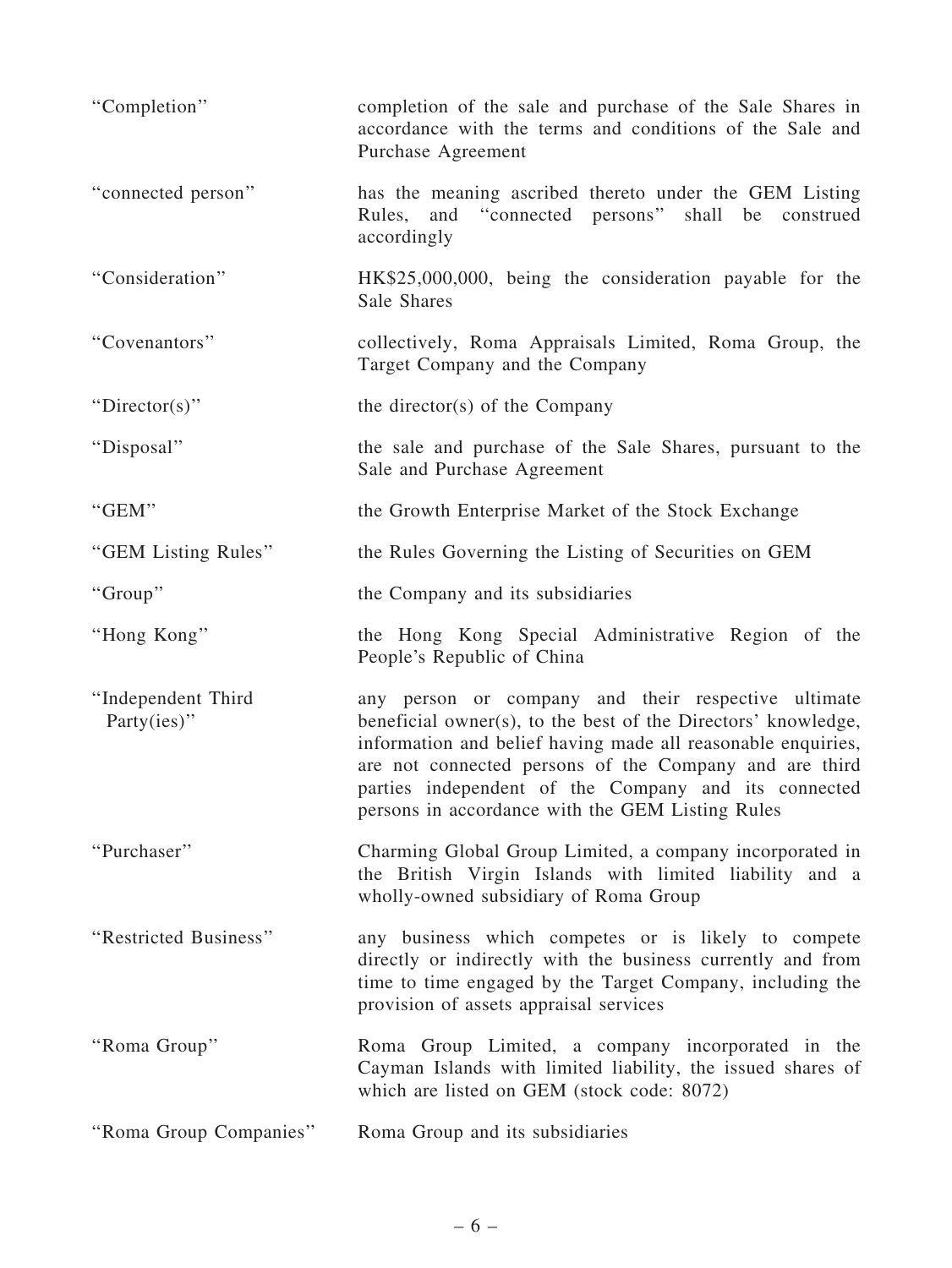| "Sale and Purchase"<br>Agreement" | the sale and purchase agreement dated 20 January 2016 and<br>entered into between the Purchaser and the Vendor, in<br>relation to the Disposal, as amended from time to time |
|-----------------------------------|------------------------------------------------------------------------------------------------------------------------------------------------------------------------------|
| "Sale Shares"                     | 318,400 shares, representing 19.9% of the issued share<br>capital in the Target Company                                                                                      |
| "Share(s)"                        | ordinary share(s) of HK\$0.01 each in the share capital of<br>the Company                                                                                                    |
| "Shareholder(s)"                  | $holder(s)$ of the issued $Share(s)$                                                                                                                                         |
| "Stock Exchange"                  | The Stock Exchange of Hong Kong Limited                                                                                                                                      |
| "Target Company"                  | Greater China Appraisal Limited, a company incorporated in<br>Hong Kong with limited liability and a wholly-owned<br>subsidiary of the Vendor                                |
| "Vendor"                          | New Valiant Limited, a company incorporated in the British<br>Virgin Islands with limited liability and a wholly-owned<br>subsidiary of the Company                          |
| "HK\$"                            | Hong Kong dollars, the lawful currency of Hong Kong                                                                                                                          |
| $\lq\lq q_0$ "                    | per cent.                                                                                                                                                                    |
|                                   | By order of the Board<br><b>GreaterChina Professional Services Limited</b>                                                                                                   |

Ip Kwok Kwong

Executive Director

Hong Kong, 20 January 2016

As at the date of this announcement, the Board comprises Mr. Ip Kwok Kwong (Managing Director), Mr. Yip Chung Wai, David and Mr. Wu Di as executive Directors; Ms. Ma Lin as non-executive Director; Mr. Tso Ping Cheong, Brian (Chairman), Mr. Chu Siu Lun, Ivan and Mr. So Chung Shing as independent non-executive Directors.